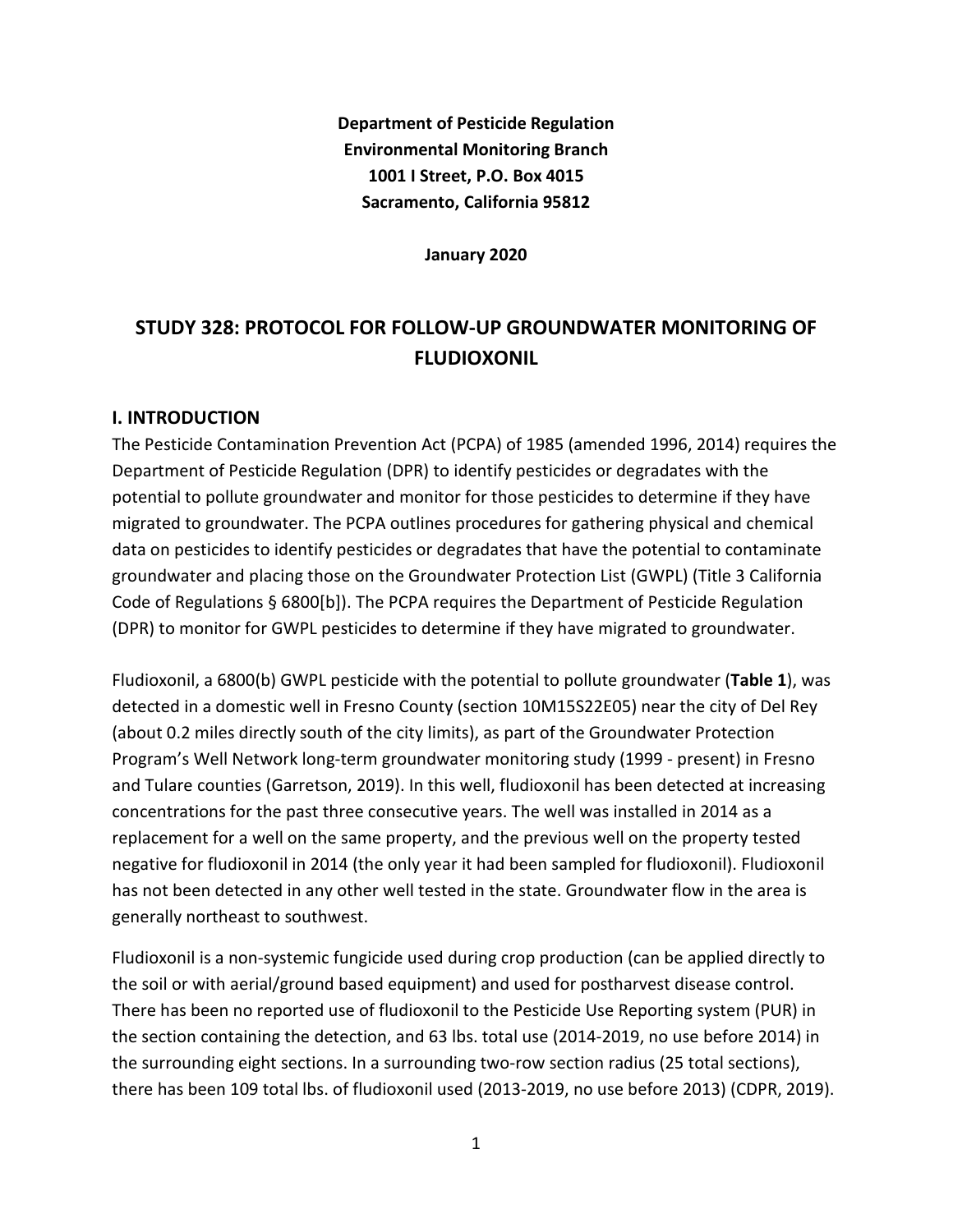There are fruit processing and packing facilities within the city of Del Rey and Fresno County that have recorded use of fludioxonil (County of Fresno, 2018). The well with the detection of fludioxonil is located approximately 0.5 miles southwest from the packing facilities. Postharvest uses of fludioxonil are not reported to the PUR on a section basis; postharvest uses are reported to the PUR as a monthly, countywide, non-section-based total with no identifying information. From 2000 to 2009, yearly use in Fresno County (a sum of the countywide, nonsection based total) ranged from 225 - 772 lbs. of fludioxonil (average of 225 lbs. /year). From 2010 to 2019, yearly use in Fresno County ranged from 791 – 2,435 lbs. of fludioxonil (average of 1,244 lbs. /year). Postharvest use reports acquired from Fresno County indicate that fludioxonil is being applied by licensed pest control applicators that report use by company not location, and thus location-based determination of fludioxonil use from these reports is limited.

Detections in the well of interest are listed in **[Table 2](#page-1-0)**. A time series plot of the detections at the well of interest are shown in **Figure 1**.

*Table 1. Specific numerical values (SNVs) for mobility and persistence compared to values for fludioxonil.*

|                    | <b>Mobility Properties</b>           |                                                                      |         | <b>Persistence Properties</b>  |                                         |           |
|--------------------|--------------------------------------|----------------------------------------------------------------------|---------|--------------------------------|-----------------------------------------|-----------|
|                    | Water<br><b>Solubility</b><br>[mg/L] | <b>Soil Adsorption Coefficient,</b><br>$K_{oc}$ [cm <sup>3</sup> /g] |         | <b>Hydrolysis</b><br>Half-life | Soil Metabolism Half-<br>life<br>[days] |           |
|                    |                                      | $K_{\text{foc}}(1/n)$                                                | Kdoc    | [days]                         | Aerobic                                 | Anaerobic |
| SNVs <sup>1</sup>  | > 3                                  | Not Included in SNVs                                                 | < 1,900 | >14                            | >610                                    | > 9       |
| <b>Fludioxonil</b> | 1.83                                 | $8.64(0.77) - 29.8(0.79)$                                            | N/A     | > 30                           | 102                                     | > 365     |

<span id="page-1-0"></span>*Table 2. Detections of fludioxonil in a single well in section 10M15S22E05.*

| Conc. | <b>Reporting</b> | <b>Sampling</b> | County | <b>Chemical</b> | <b>Sampling</b> | <b>Analytical Lab</b>      |
|-------|------------------|-----------------|--------|-----------------|-----------------|----------------------------|
| [ppb] | Limit            | Date            |        |                 | <b>Agency</b>   |                            |
| 0     | 0.05             | 2015-05-11      | Fresno | fludioxonil     | <b>CDPR</b>     | <b>CDFA Sacramento Lab</b> |
| Trace | 0.05             | 2016-04-27      | Fresno | fludioxonil     | <b>CDPR</b>     | <b>CDFA Sacramento Lab</b> |
| 0.066 | 0.05             | 2017-05-02      | Fresno | fludioxonil     | <b>CDPR</b>     | <b>CDFA Sacramento Lab</b> |
| 0.165 | 0.05             | 2018-05-14      | Fresno | fludioxonil     | <b>CDPR</b>     | <b>CDFA Sacramento Lab</b> |
| 0.38  | 0.05             | 2019-04-23      | Fresno | fludioxonil     | <b>CDPR</b>     | <b>CDFA Sacramento Lab</b> |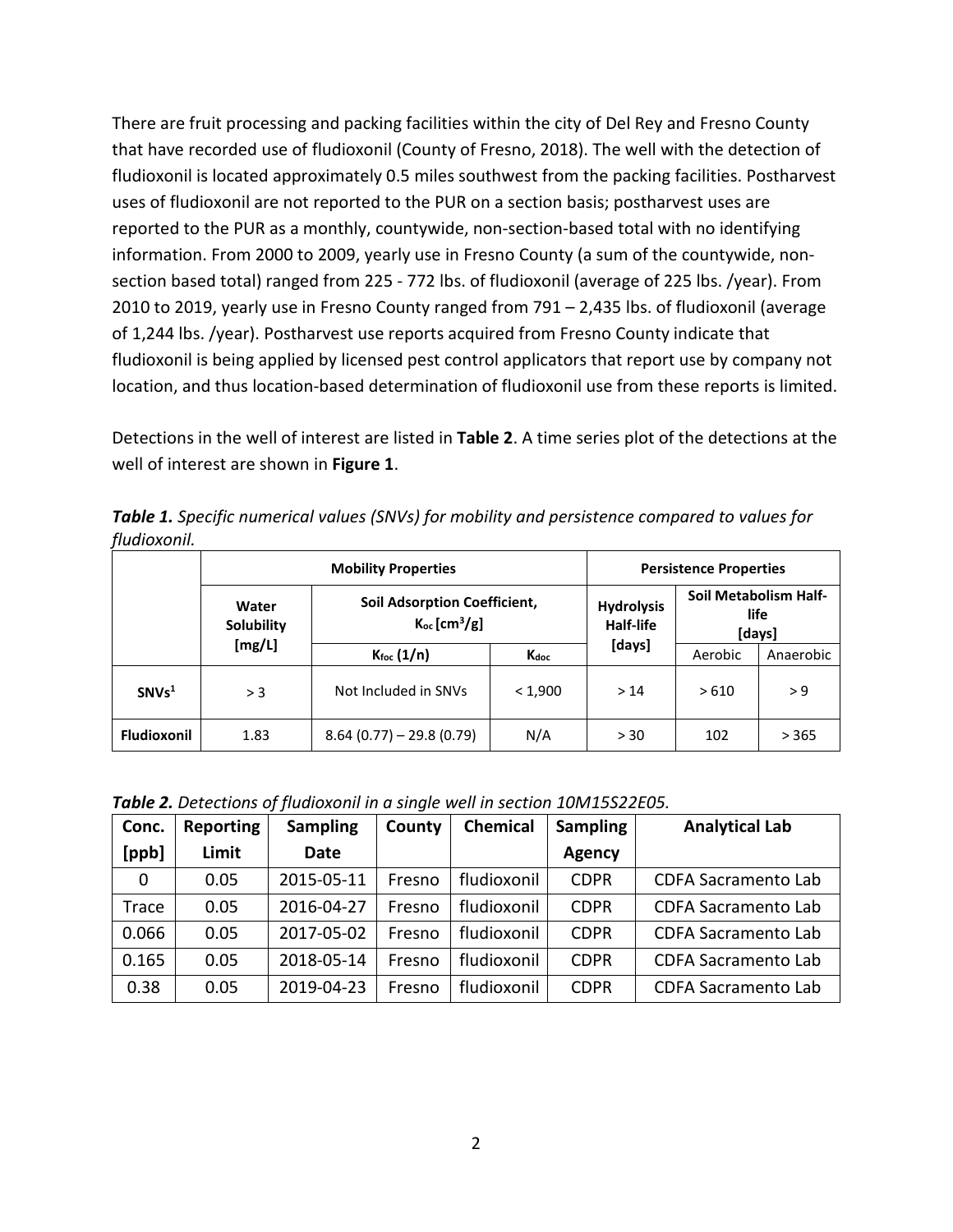

*Figure 1. Fludioxonil detections in well of interest in section 10M15S22E05.*

## **II. OBJECTIVES**

Investigate groundwater wells surrounding the well in section 10M15S22E05 with the positive fludioxonil detection in order to characterize the extent and potential source of fludioxonil contamination in the nearby area. Samples will also be analyzed for additional pesticides with the potential to contaminate groundwater in California.

# **III. PERSONNEL**

Well sampling for this study will be conducted by the Environmental Monitoring Branch of the Department of Pesticide Regulation (DPR) under the general supervision of Carissa Ganapathy. Project personnel will include:

| Project Leader:              | <b>Tiffany Kocis</b>                                      |
|------------------------------|-----------------------------------------------------------|
| Field Coordinator:           | Kevin Richardson                                          |
| Laboratory Liaison:          | Sue Peoples                                               |
| <b>Analytical Chemistry:</b> | Center for Analytical Chemistry, California Department of |
|                              | Food and Agriculture (CDFA)                               |

Please direct questions regarding this study to Tiffany Kocis at (916) 324-4273 or by e-mail at tiffany.kocis@cdpr.ca.gov.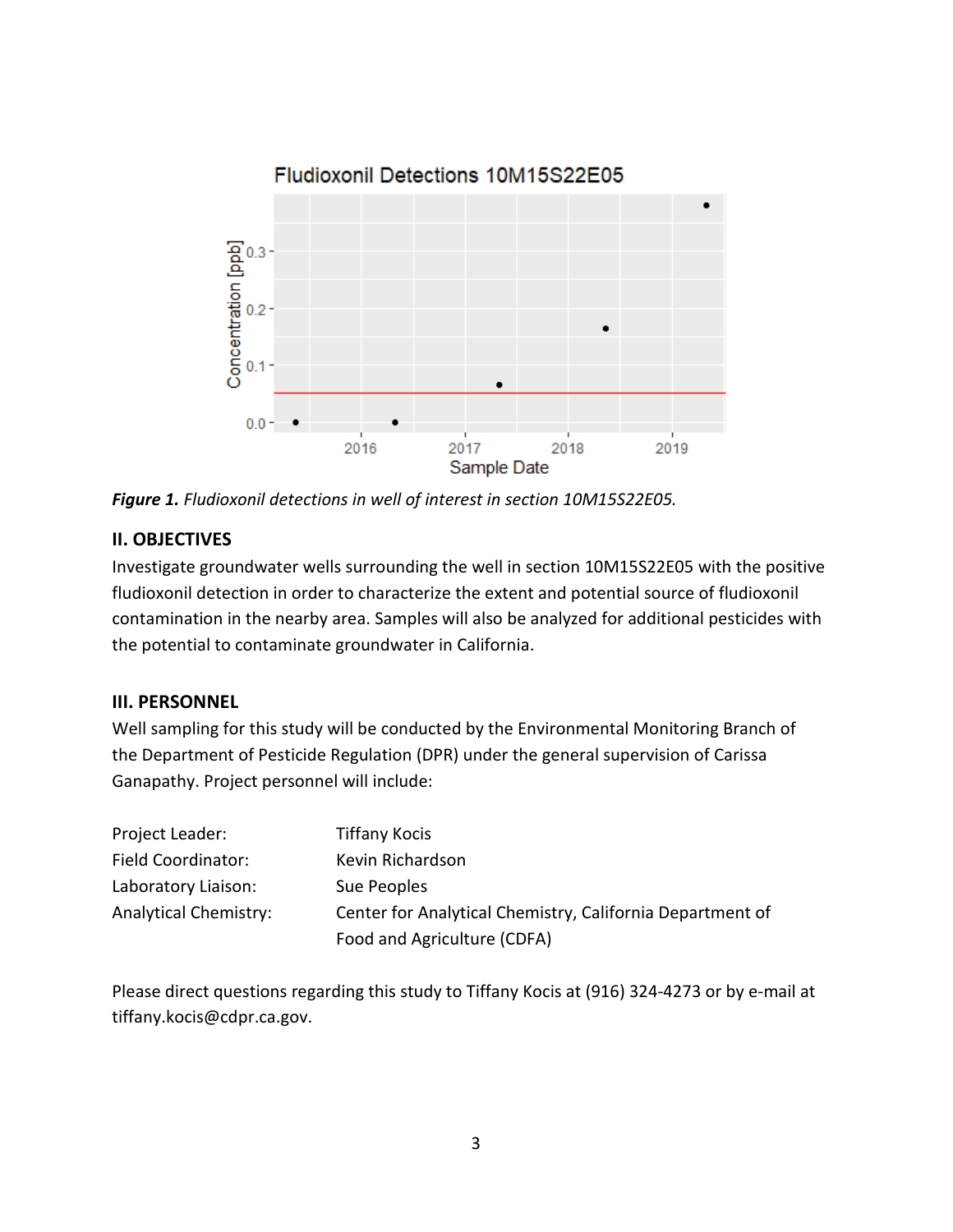## **IV. STUDY PLAN**

Monitoring will be focused on sampling approximately 10 wells based on availability within a two-mile radius of section 10M15S22E05. The area of interest may be expanded to a three-mile or more radius if there are not a sufficient number of wells within the two-mile radius, with preference given to include wells that lie to the southwest or northeast of the well of interest (general direction of groundwater flow in the area). Trace detections (values between method detection limit and reporting limit of 0.05 parts per billion [ppb]) will be reported with an estimated concentration.

A map of wells previously sampled for fludioxonil around the area of Del Rey, CA, including each of the year(s) sampled, is shown in **APPENDIX 1** (available upon request at GWPP@cdpr.ca.gov).

#### **V. SAMPLING AND ANALYTICAL METHODS**

Wells will be chosen in the designated areas following procedures described in Standard Operating Procedure (SOP) FSWA001.02 (Nordmark and Herrig, 2011). Domestic wells will be prioritized for sample collection because they are usually shallower than municipal and irrigation wells and they are usually accessible year round. However, due to the limited area of interest, deeper wells, municipal wells, and agricultural wells may be sampled. During sample collection, all efforts will be taken to bypass pressure tanks, hoses, and filters to sample water directly from the aquifer as outlined in the SOP (Nordmark and Herrig, 2011).

Chemical analysis will be performed by the CDFA Center for Analytical Chemistry. CDFA will analyze samples for fludioxonil as part of the multi-analyte groundwater method EMON-SM-05-032 (CDFA, 2013) (Table 3). This multi-analyte method also includes 37 other analytes with the potential to contaminate groundwater. CDFA will also analyze for the triazine group of pesticides using method EMON-SM-62.9 (CDFA, 2009) ( ). The reporting limit for **Table 4** all analytes is 0.05 ppb. DPR has described the criteria for determining whether an analytical method is unequivocal (Aggarwal, 2012) and has determined that the two analytical methods used for this study provide unequivocal identification of the chemicals (Fattah, 2008; Aggarwal, 2016). SOP QAQC001.01 (Peoples, 2019) guidelines will be followed for analytical laboratory quality control and for collecting quality assurance samples in the field.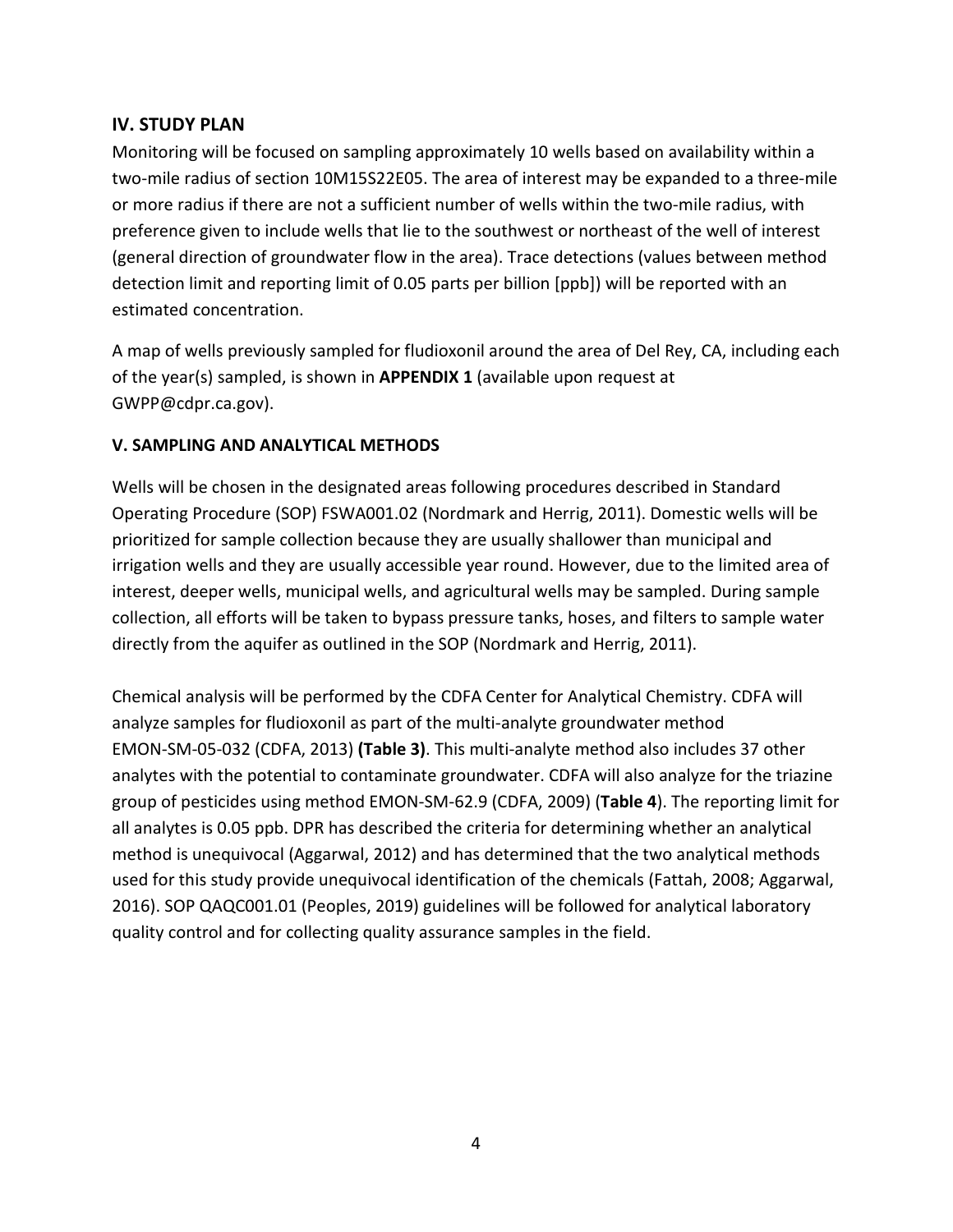| MULTI-ANALYTE EMON-SM-05-032 |                     |  |
|------------------------------|---------------------|--|
| Atrazine                     | Malathion           |  |
| Azoxystrobin                 | Mefenoxam/Metalaxyl |  |
| Bensulide                    | Methiocarb          |  |
| <b>Bromacil</b>              | Metolachlor         |  |
| Carbaryl                     | Metribuzin          |  |
| Carbofuran                   | Napropamide         |  |
| Clomazone                    | Norflurazon         |  |
| Diazinon                     | Oryzalin            |  |
| Dichloran                    | Phorate             |  |
| Dichlorbenil                 | Piperonyl Butoxide  |  |
| Dimethenamide                | Prometon            |  |
| Dimethoate                   | Prometryn           |  |
| Diuron                       | Propanil            |  |
| Ethofumesate                 | Simazine            |  |
| Ethoprophos                  | Tebuthiuron         |  |
| Fenamiphos                   | Thiamethoxam        |  |
| Fludioxonil                  | Thiobencarb         |  |
| Imidacloprid                 | <b>Triallate</b>    |  |
| Linuron                      | Uniconizole         |  |

*Table 3. Pesticide active ingredients in the multi-analyte groundwater screen CDFA Lab method.*

*Table 4. Pesticide active ingredients and degradates in the triazine groundwater screen CDFA Lab method.*

| <b>TRIAZINE SCREEN EMON-SM-62.9</b> |
|-------------------------------------|
| <b>ACET</b>                         |
| Atrazine                            |
| Bromacil                            |
| DACT                                |
| DEA                                 |
| Diuron                              |
| DMN                                 |
| Hexazinone                          |
| Norflurazon                         |
| Prometon                            |
| Simazine                            |
| Tebuthiuron                         |

#### **VI. DATA ANALYSIS**

Data obtained from the CDFA laboratory will be used to determine if pesticides are migrating to groundwater. These data will also be used to generate a study report detailing the analysis findings. Detections of pesticides may trigger additional well sampling (domestic, agricultural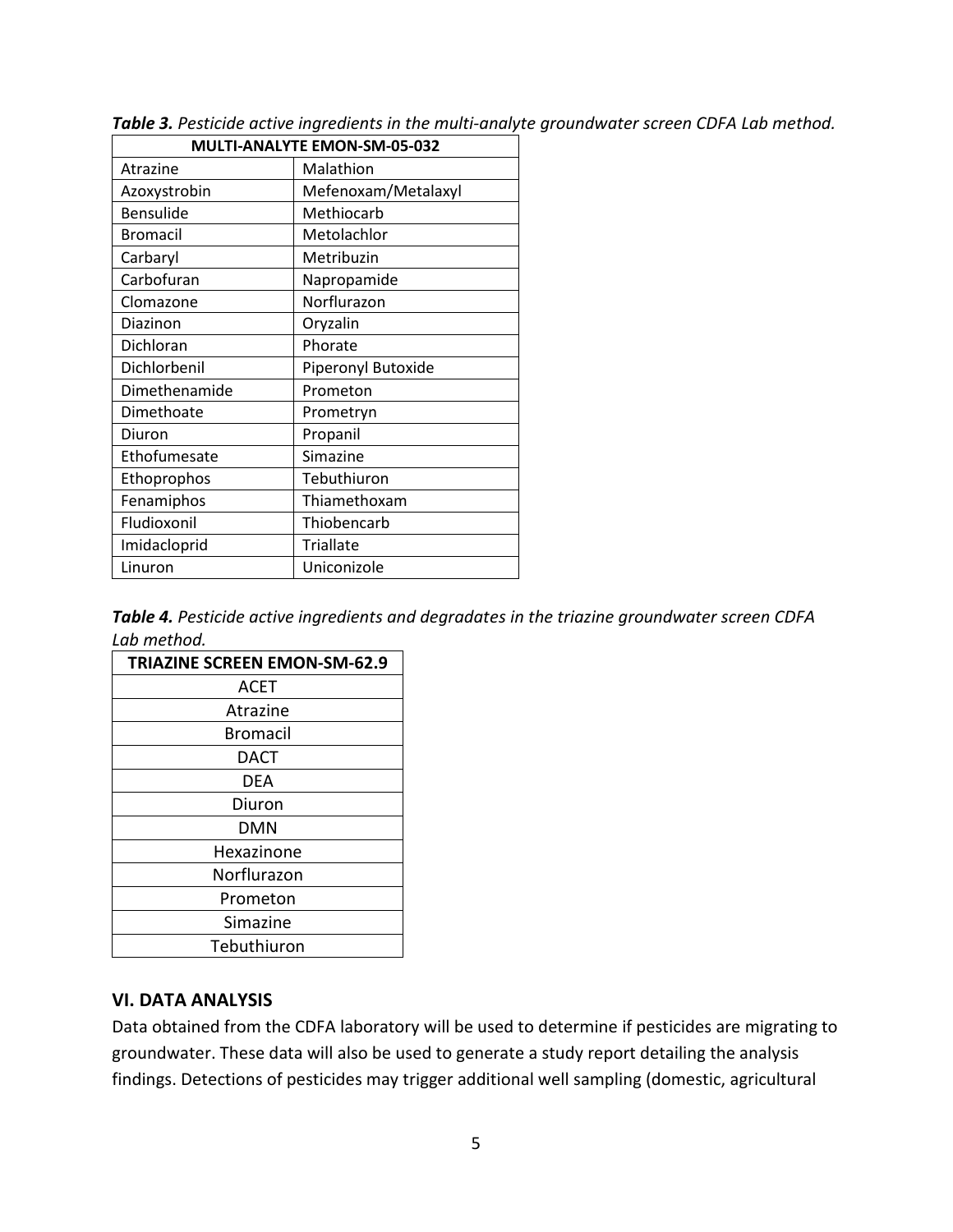and/or monitoring wells), expansion of Ground Water Protection Areas, or formal review of a detected pesticide as outlined in Food and Agricultural Code sections 13149-13151. Analytical results will be provided to participating property owners for their respective wells within 16 to 20 weeks of sampling.

## **VII. TIMETABLE**

| February 2020:     | Conduct sampling.                                                       |
|--------------------|-------------------------------------------------------------------------|
| April - July 2020: | Obtain and review analytical results from CDFA laboratory.              |
| August 2020:       | Complete study report or expand the study as needed based on analytical |
|                    | results and provide analytical results to property owners.              |

Communication

- Provide notice to the County Agricultural Commissioner, DPR Enforcement Branch Regional Office, and the local Farm Bureau two weeks prior to initiating monitoring in a county. Additional notice will be provided if there is a six-month lapse in monitoring within a county.
- Provide results to property owners within 30 days of receipt.
- Provide results to state and local agencies when sampling is concluded and results have been reviewed and approved by the project team.

# **IX. REFERENCES**

- Aggarwal, V. 2012. Memorandum to Lisa Ross dated July 10, 2012. "Evaluating analytical methods for compliance with the Pesticide Contamination Prevention Act requirements." California Department of Pesticide Regulation, Sacramento, California.
- Aggarwal, V. 2016. Memorandum to Joy Dias dated February 9, 2016. "The qualification of method EMON-SM-05-032 as unequivocal according to criteria in the Pesticide Contamination Prevention Act." California Department of Pesticide Regulation, Sacramento, California.
- CDFA. 2009. "Determination of Atrazine, Bromacil, Cyanazine, Diuron, Hexazinone, Metribuzin, Norflurazon, Prometon, Prometryn, Simazine, Deethyl Atrazine (DEA), Deisopropyl Atrazine ( ACET), Diamino Chlorotriazine (DACT), Tebuthiuron and the metabolites Tebuthiuron-104, Tebuthiuron-106, Tebuthiuron-107 and Tebuthiuron-108 in Well Water and River Water By Liquid Chromatography- Atmospheric Pressure Chemical Ionization Mass Spectrometry." California Department of Pesticide Regulation, Sacramento, California.